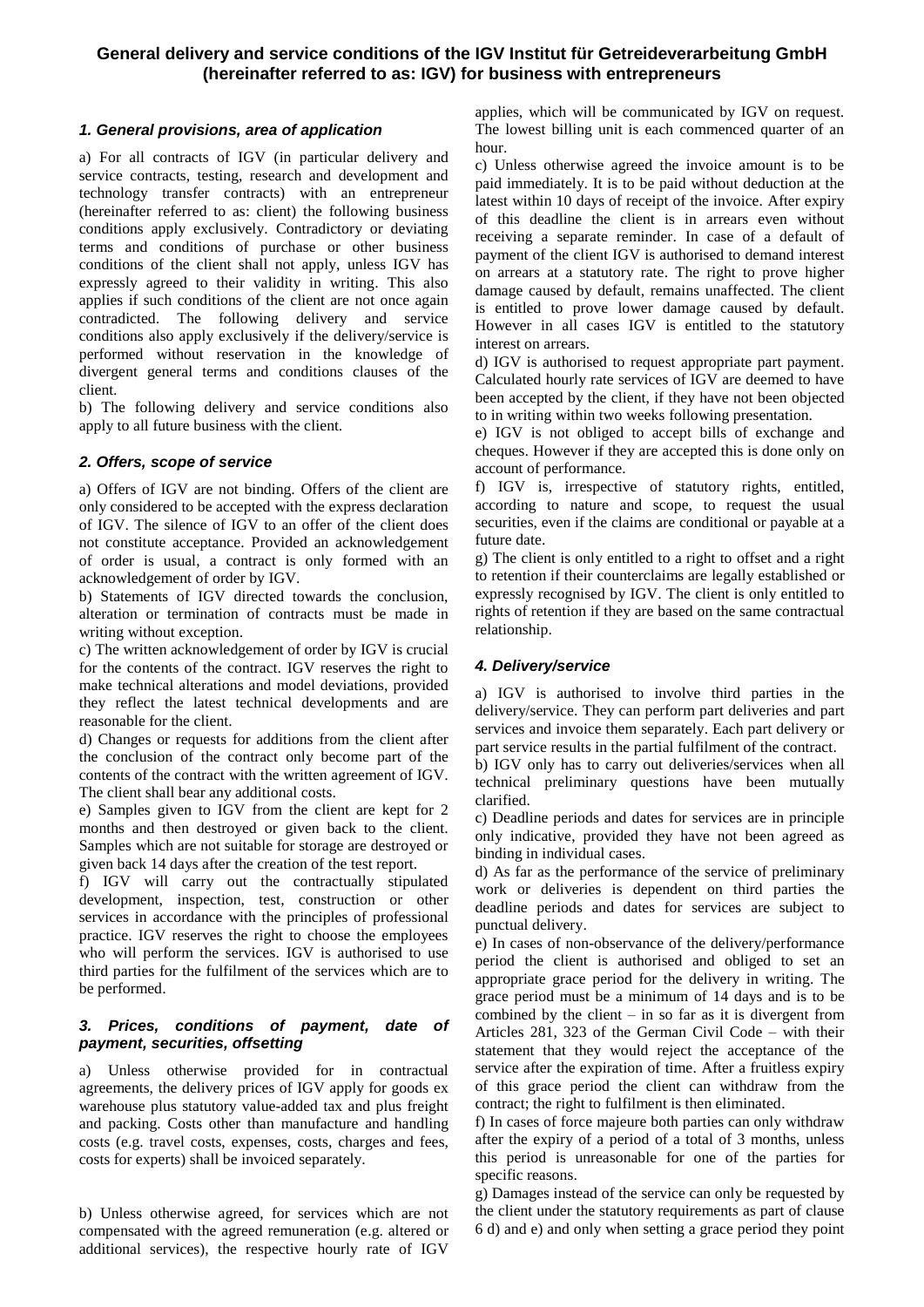out to IGV that in an absence of delivery they will assert claims for damages.

### *5. Shipping, transfer of risk, default in acceptance*

a) Provided nothing else has been agreed, the delivery of goods by IGV is carried out ex warehouse.

b) Shipping takes place – provided there is no express instruction of the buyer - in accordance with commercial practise and without the right to the most favourable shipment.

c) A shipment always takes place at the risk of the client and even when freight-free delivery has been agreed or the shipment is carried out by transportation of IGV. On request and at the cost of the client transport insurance is also to be taken out for the delivery.

d) If the client falls behind with the acceptance of the service or neglects to carry it out or delays cooperation which they are obliged to provide, IGV can demand the agreed remuneration for the consequently omitted services, without being obliged to carry out subsequent performance. Claims of IGV for compensation for additional expenditure caused by the default in acceptance remain unaffected.

#### *6. Guarantee against defects, damages, liability*

a) Deliveries and services must be checked immediately by the client for their completeness and faultlessness. This also applies to documents and reports which are sent. Complaints are to be sent to IGV immediately in writing. Otherwise the delivery/service is considered approved, unless it concerns a defect which was not visible during the inspection. If this type of defect becomes apparent later the buyer must complain giving details about this immediately following its discovery. Otherwise the delivery/service is also considered approved with regard to such a defect.

b) In cases of timely and justified complaint IGV is authorised – unless otherwise agreed – at its own discretion to a substitute delivery, repair or the correction of defects.

c) If IGV is not willing to do this or is not in a position or delays the measure beyond an appropriate deadline set by the client or if it fails, the client is, according to their choice, authorised to withdraw from the contract or demand a reduction. In cases of deficiency of title the deadline for IGV to eliminate the deficiency of title is four weeks.

d) The liability of IGV for damages for whatever legal argument and also for non-contractual claims (including claims based on tort) is based on statutory provisions, provided the damage is based on intent or gross negligence by IGV, its legal representatives or vicarious agents. The liability for ordinary negligence is excluded, provided there is no culpable breach of an essential contractual obligation. The limitation of liability does not apply to the injury to life, limb or health of a person and in the case of a liability under a guarantee. The compulsory liability based on the provisions of the Product Liability Act also remains unaffected.

e) Claims for damages of the client are restricted to typical foreseeable damages. For purely pecuniary damages IGV must pay as damages a maximum of the sum of the counter performance which they are entitled to from the contract. The clauses 1 and 2 do not apply to claims which are based on the deliberate or grossly negligent behaviour of IGV, their legal representatives or vicarious agents; they also do not apply to the liability for damages due to injury to life, limb or health of a person and in the cases of a compulsory

liability based on the provisions of the Product Liability Act.

f) Overall the liability of IGV on all legal grounds is restricted to the total contract value, provided no higher insurance cover or higher claims against third parties exist.

# *7. Reservation of proprietary rights*

a) The client obtains ownership of objects and documents only after complete fulfilment of all financial obligations to IGV, in particular including the respective balance claims which IGV is entitled to as part of the business relationship. This also applies to future and conditional claims.

b) If IGV withdraws from the contract the client must return the objects and documentation which is under the reservation of proprietary rights immediately. The client shall bear the cost of returning the items.

c) The client is obliged to treat the property of IGV with care until the transfer of ownership and take out insurance for the replacement value against fire, water and theft.

d) If a restriction of the proprietary rights of IGV is threatened by third parties, in particularly through seizure, the client must immediately inform IGV in writing and support it in the exercising of rights.

e) Unless otherwise agreed, the client is authorised to utilise deliveries and services in the normal course of business in accordance with its normal terms of business and provided they are not in arrears, that they reserve the right of ownership and they transfer the claims from the utilisation to IGV through assignment. At the conclusion of the contract they assign all claims to the value of the final invoice (including VAT), which they make from the utilisation, to IGV. The client remains authorised to collect these claims, provided they meet their payment obligations within the agreed time limit and no suspension of payment is to be expected. Otherwise IGV can demand that the client makes them immediately aware of the claims which have been assigned to them and their debtors, provide all information which is necessary for the collection, hand over the relevant documents and inform the debtors (third parties) of the assignment.

f) The processing or remodelling of delivered objects by the client will always be carried out for IGV as a manufacturer in accordance with Article 950 of the German Civil Code, without obligation to IGV.

In cases of processing with foreign objects IGV acquires the joint ownership of the new item in relation to the value of the delivered goods to the other processed objects at the time of processing. For the goods which are created through processing the same applies as for the goods delivered without reservation.

g) If goods delivered by IGV are inseparably mixed with foreign objects IGV acquires the joint ownership of the new item in relation to the value of the goods to the other mixed objects at the time of mixing. If the mixing takes place in a way that the item of the buyer is seen as the principal object, the client is obliged to transfer proportional joint ownership to IGV.

h) IGV will release the securities to which they are entitled upon request of the buyer provided that the claims to be secured are more than 10 %. The choice of the securities to be released is determined by IGV.

## *8. Copyright, patent and other property rights*

a) The client is, as part of care customary in the trade, obliged to ensure that the services which they commission are possible without the violation of copyright, patent or